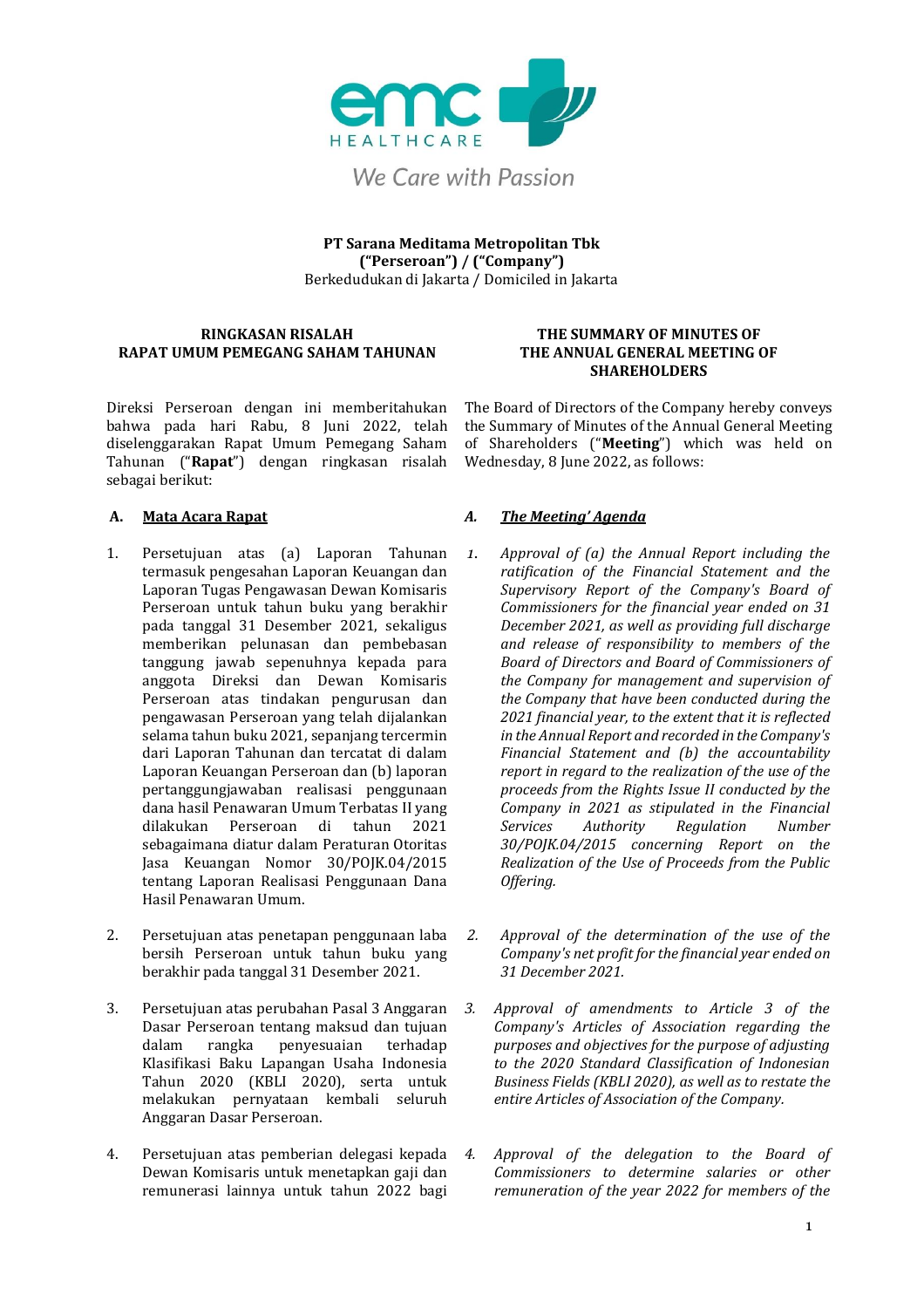

anggota Dewan Komisaris dan Direksi Perseroan.

- 5. Persetujuan atas (i) penunjukan kantor akuntan publik independen yang terdaftar di Otoritas Jasa Keuangan untuk tahun buku yang berakhir pada tanggal 31 Desember 2022 serta (ii) pemberian wewenang kepada Direksi Perseroan untuk menetapkan honorarium dan persyaratan lainnya sehubungan dengan penunjukan akuntan publik independen tersebut.
- 6. Persetujuan atas perubahan susunan anggota Dewan Komisaris Perseroan.

### **B. Anggota Direksi dan Dewan Komisaris Perseroan yang Hadir dalam Rapat**

Direktur : Armen Antonius Djan

| <b>DEWAN KOMISARIS</b>                                  |   |                      | <b>BOARD OF COMMISSIONERS</b>                                   |    |                              |  |
|---------------------------------------------------------|---|----------------------|-----------------------------------------------------------------|----|------------------------------|--|
| Presiden<br>Komisaris<br>dan<br>Komisaris<br>Independen |   | Robert Pakpahan      | President<br>Commissioner<br>and<br>Independent<br>Commissioner | ÷. | Robert Pakpahan              |  |
| Komisaris<br>Independen                                 | ÷ | Unggung Cahyono      | Independent<br>Commissioner                                     | ÷. | Unggung Cahyono              |  |
| Komisaris<br>Independen                                 | ÷ | Mariana Sutadi, S.H. | Independent<br>Commissioner                                     | ÷. | Mariana Sutadi, S.H.         |  |
| <b>DIREKSI</b>                                          |   |                      | <b>BOARD OF DIRECTORS</b>                                       |    |                              |  |
| Presiden<br>Direktur                                    |   | Jusup Halimi         | President<br>Director                                           |    | : Jusup Halimi               |  |
| Wakil<br>Presiden<br>Direktur                           |   | Juniwati Gunawan     | Vice<br>Director                                                |    | President : Juniwati Gunawan |  |
| Direktur                                                | ÷ | Meta Dewi Thedja     | Director                                                        |    | Meta Dewi Thedja             |  |
| Direktur                                                |   | Kusmiati             | Director                                                        |    | Kusmiati                     |  |
| Direktur                                                |   | drg. Nailufar, MARS  | Director                                                        |    | drg. Nailufar, MARS          |  |

*Board of Commissioners and Board of Directors of the Company.*

- *5. Approval of (i) the appointment of an independent public accounting firm registered with the Financial Services Authority for the financial year ended on 31 December 2022 and (ii) the grant of authority to the Company's Board of Directors to determine the honorarium and other requirements in connection with the appointment of the independent public accountant.*
	- *6. Approval of the changes in the composition of the members of the Board of Commissioners of the Company*

### *B. Attendance of the Members of the Board of Commissioners and the Board of Directors in the Meeting*

*Director : Armen Antonius Djan*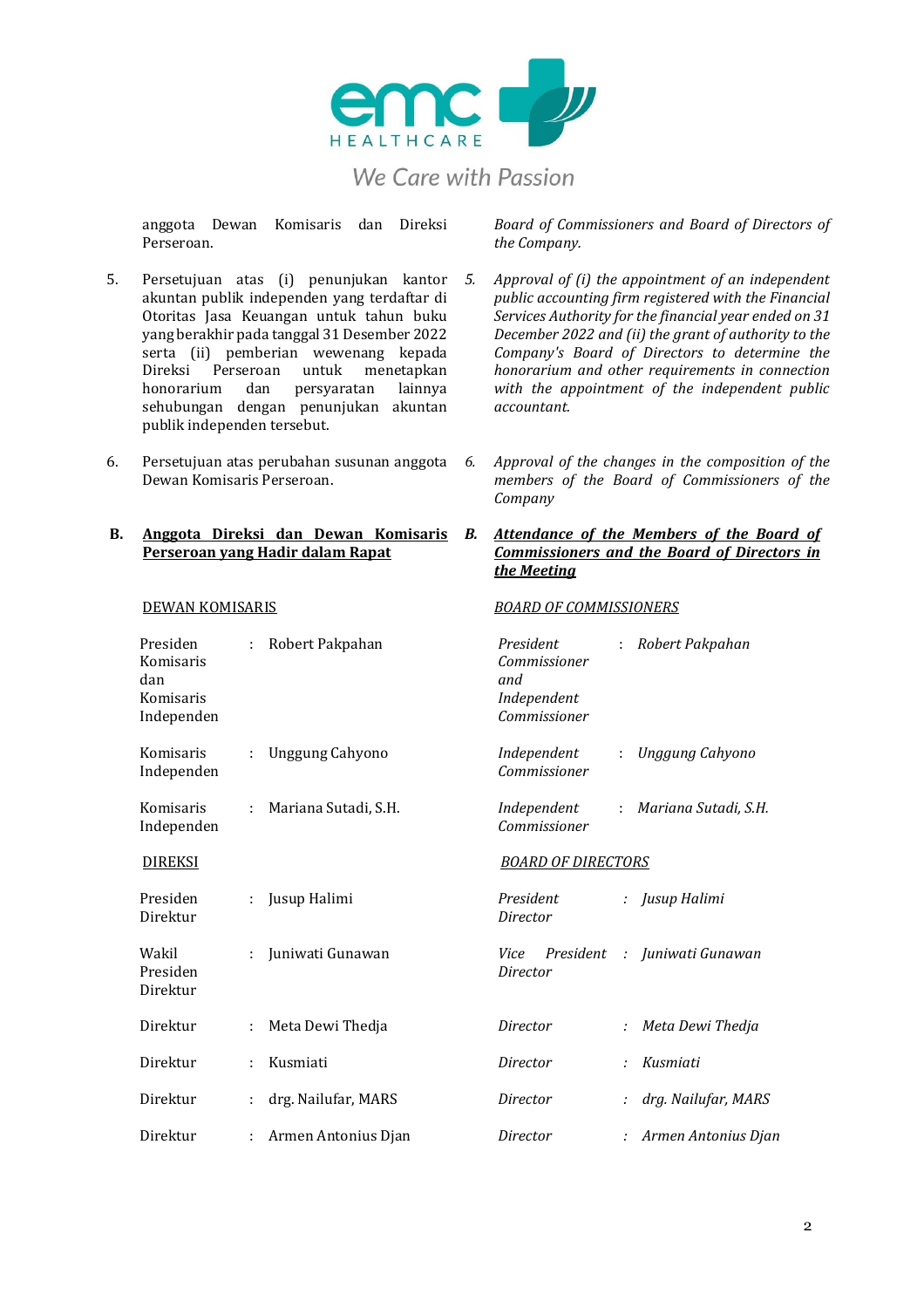

# **Hadir dalam Rapat**

13.836.948.250 saham atau sebesar 80,78% dari seluruh saham yang telah ditempatkan dan disetor penuh hingga saat Rapat yaitu sebanyak 17.129.632.545 saham.

### **D. Pertanyaan dan/atau Pendapat terkait Mata Acara Rapat**

Rapat telah memberikan kesempatan kepada pemegang saham atau kuasa pemegang saham yang hadir untuk mengajukan pertanyaan dan/atau pendapat, namun tidak ada pemegang saham ataupun kuasa pemegang saham yang mengajukan pertanyaan dan/atau memberikan pendapat terkait dengan Mata Acara Rapat.

Keputusan Rapat diambil berdasarkan musyawarah untuk mufakat. Para pemegang saham diberikan kesempatan untuk menyampaikan suara dengan cara mengangkat tangan atau dengan melakukan *voting* pada sistem eASY.KSEI (sebagaimana relevan), apabila tidak menyetujui atau menyatakan abstain atas Mata Acara Rapat. Jika tidak ada yang tidak setuju atau abstain, maka keputusan dianggap disetujui secara musyawarah untuk mufakat. Namun jika ada yang tidak setuju ataupun abstain, maka pengambilan keputusan dilakukan dengan pemungutan suara. Suara abstain dianggap mengeluarkan suara yang sama dengan suara mayoritas pemegang saham yang mengeluarkan suara.

### - Keputusan Mata Acara Pertama: - *Resolution of First Agenda:*

1. Menyetujui Laporan Tahunan Perseroan termasuk Laporan Tugas Pengawasan Dewan Komisaris Perseroan dan mengesahkan Laporan Keuangan Konsolidasian Perseroan untuk tahun buku yang berakhir pada tanggal 31 Desember 2021 yang telah diaudit oleh Kantor Akuntan Publik Purwantono, Sungkoro & Surja, sekaligus memberikan pelunasan

### **C. Jumlah Saham dengan Hak Suara Sah yang**  *C. Number of Shares with Valid Voting Rights Presented in the Meeting*

*13,836,948,250 shares or 80.78% of all the issued and paid-up shares until the date of the Meeting, namely 17,129,632,545 shares.*

### *D. Questions and/or Opinions regarding the Meeting's Agenda*

*Meeting had reserved the time for the present shareholders or their proxy to raise question or inquiries, however there were no shareholders or their proxy who raise question or inquiries regarding the Agendas of Meeting.*

### **E. Mekanisme Pengambilan Keputusan Rapat** *E. Mechanism of Decision Making in the Meeting*

*The resolutions of the Meeting are taken based on deliberations for consensus. Shareholders are given the opportunity to convey by raising their hands or cast their votes through eASY.KSEI system (as relevant), if they do not approve or declare abstain on the Meeting's Agenda. If no one disagrees or abstains, then the decision shall be deemed agreed upon by consensus for consensus. However, if anyone disagrees or abstains, then the decision is made by voting. Abstaining votes were deemed part of the majority votes.* 

### **F. Keputusan Rapat** *F. The Meeting' Resolution*

*1. Approved the Company's Annual Report including the Supervisory Report of the Company's Board of Commissioners and ratified the Company's Consolidated Financial Statement for the financial year ended on 31 December 2021 which had been audited by the Purwantono, Sungkoro & Surja Public Accounting Firm, as well as granted the full discharge and release of responsibility to*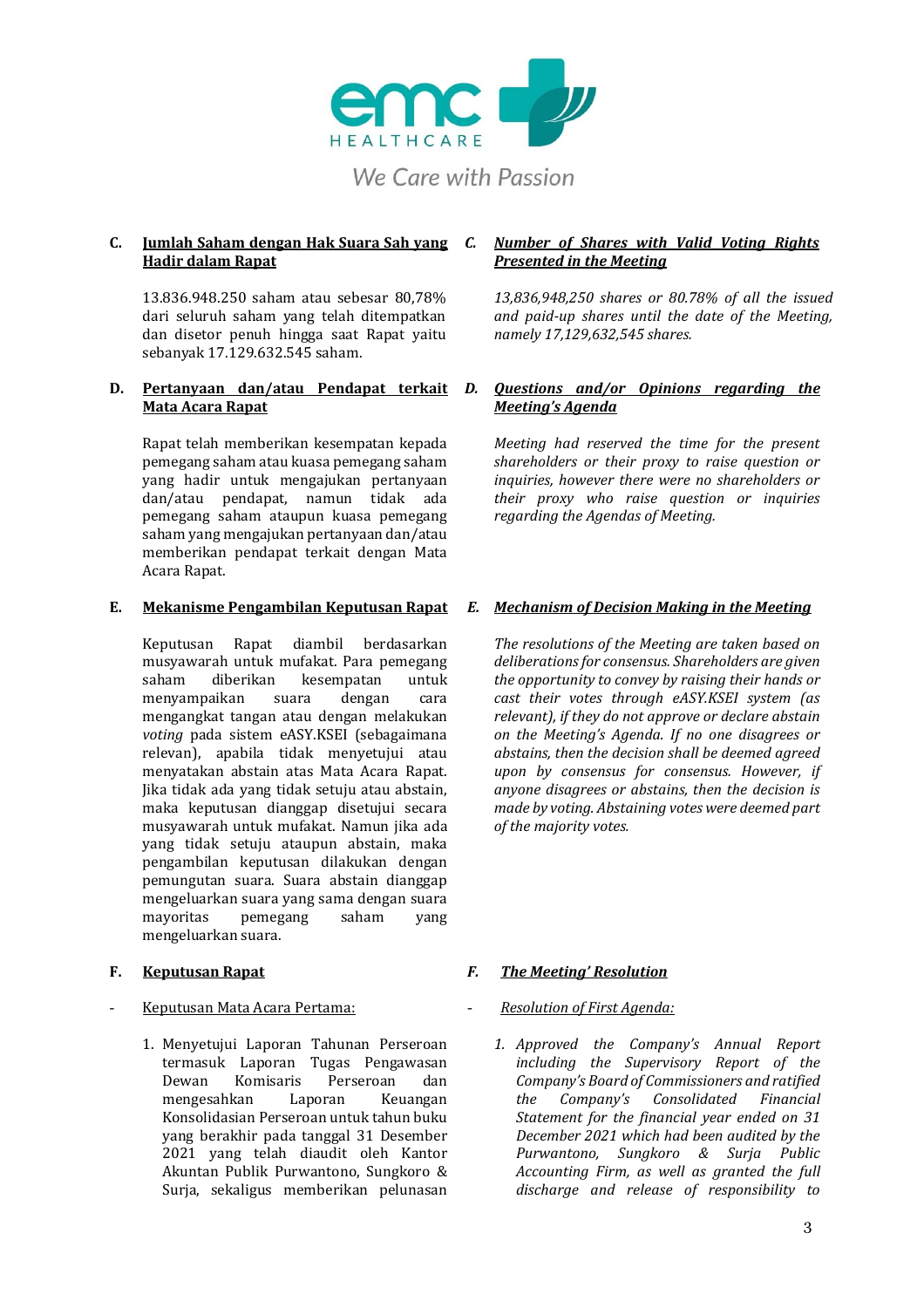

dan pembebasan tanggung jawab sepenuhnya kepada para anggota Direksi dan Dewan Komisaris Perseroan atas tindakan pengurusan dan pengawasan terhadap Perseroan yang telah dijalankan selama tahun buku 2021, sepanjang<br>tercermin dari Laporan Tahunan tercermin Perseroan tahun 2021 dan tercatat pada Laporan Keuangan Konsolidasian Perseroan untuk tahun buku yang berakhir pada tanggal 31 Desember 2021.

- 2. Menerima laporan realisasi penggunaan dana hasil Penawaran Umum Terbatas II Perseroan sesuai dengan Peraturan Otoritas Jasa Keuangan Nomor<br>30/POJK.04/2015 tentang Laporan 30/POJK.04/2015 tentang Realisasi Penggunaan Dana Hasil Penawaran Umum.
- 

Menyetujui Perseroan untuk tidak menyisihkan cadangan wajib dan tidak membagikan dividen sebagaimana diatur dalam Pasal 70 dan Pasal 71 Undang-Undang No. 40 Tahun 2007 tentang Perseroan Terbatas ("**UUPT**") untuk tahun buku yang berakhir pada tanggal 31 Desember 2021.

- Keputusan Mata Acara Ketiga: *Resolution of Third Agenda:*
	- 1. Menyetujui perubahan Pasal 3 Anggaran Dasar Perseroan tentang maksud dan tujuan dalam rangka penyesuaian terhadap Klasifikasi Baku Lapangan Usaha Indonesia Tahun 2020 (KBLI 2020).
	- 2. Menyetujui pernyataan kembali seluruh Anggaran Dasar Perseroan.
	- 3. Memberikan kewenangan kepada setiap anggota Direksi Perseroan untuk melakukan segala tindakan yang diperlukan berkaitan dengan keputusankeputusan di atas, termasuk namun tidak terbatas untuk melakukan penyesuaianpenyesuaian yang diperlukan serta menyusun dan menyatakan kembali Anggaran Dasar dengan akta tersendiri di hadapan Notaris.

*members of the Board of Directors and Board of Commissioners of the Company for management and supervision of the Company that have been conducted during the 2021 financial year, to the extent that it is reflected in the Company's 2021 Annual Report and recorded in the Company's Financial Statement for the financial year ended on 31 December 2021.*

- *2. Accepted the accountability report on realization of the use of proceeds from the Company's Rights Issue II in accordance with the Financial Services Authority Regulation Number 30/POJK.04/2015 concerning the Report on the Realization of the Use of Proceeds from the Public Offering.*
- Keputusan Mata Acara Kedua: *Resolution of the Second Agenda:*

*Approved the Company for not allocate general reserves and shall not to distribute dividends as regulated in Article 70 and Article 71 of Law No. 40 of 2007 concerning Limited Liability Companies ("UUPT") for the financial year ended on 31 December 2021.*

- *1. Approved the amendments to Article 3 of the Company's Articles of Association regarding the purposes and objectives for the purpose of adjusting to the 2020 Standard Classification of Indonesian Business Fields (KBLI 2020).*
- *2. Approved the restatement of the entire Articles of Association of the Company.*
- *3. Granted each member of the Board of Directors of the Company an authority to take all necessary actions related to the decisions above, including but not limited to making necessary adjustments as well as compiling and restating the Articles of Association with a separate deed before a Notary.*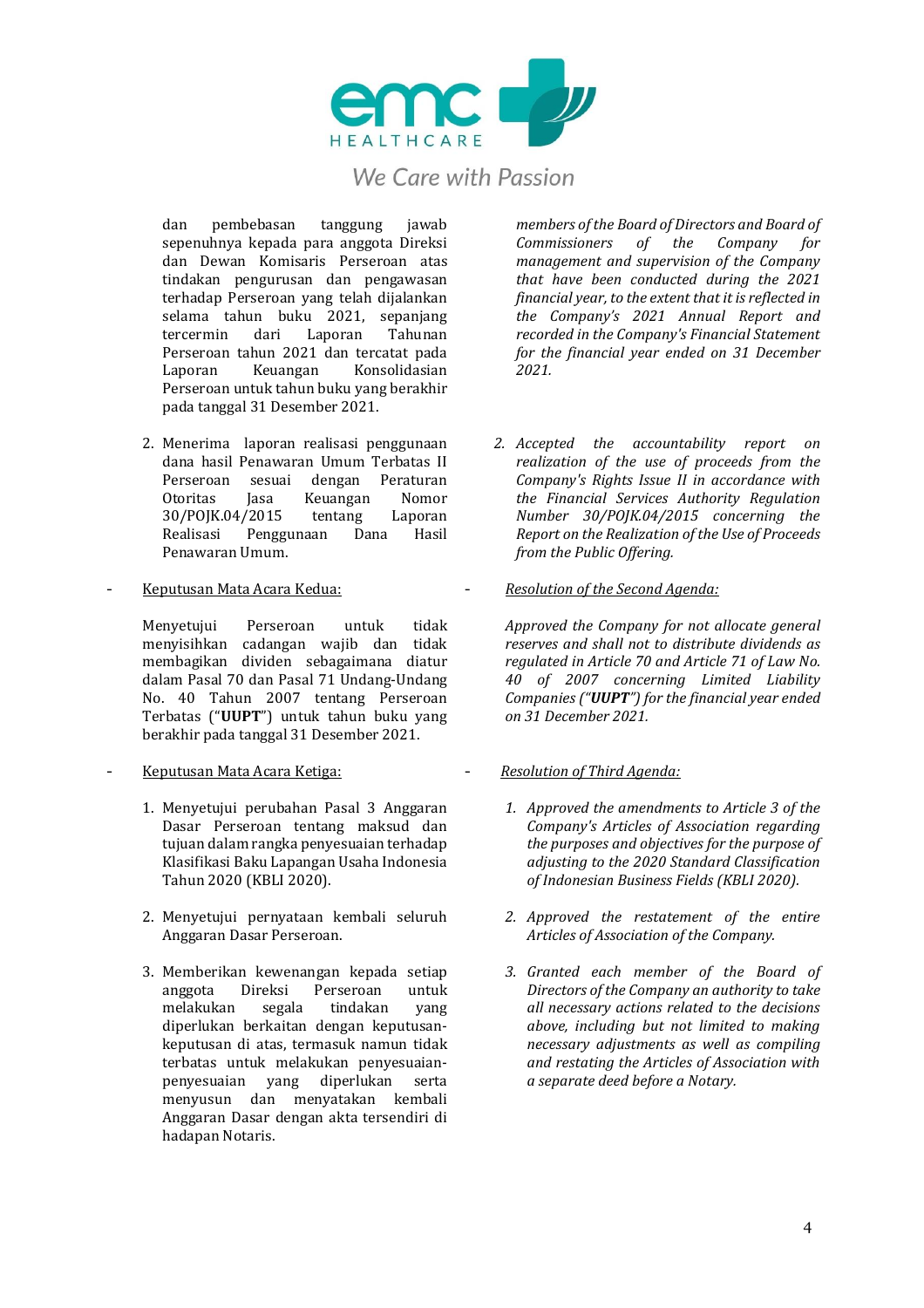

- 1. Menyetujui melimpahkan wewenang dan kuasa kepada Dewan Komisaris Perseroan untuk menetapkan besaran gaji dan remunerasi lainnya bagi anggota Dewan Komisaris dan Direksi Perseroan untuk tahun buku yang berakhir pada tanggal 31 Desember 2022.
- 2. Memberikan kewenangan kepada Dewan Komisaris Perseroan untuk melakukan segala tindakan yang diperlukan sehubungan dengan pelaksanaan fungsi remunerasi, termasuk namun tidak terbatas untuk mendapatkan rekomendasi dan bantuan penilaian kinerja dari Komite Nominasi dan Remunerasi Perseroan dalam menilai kesesuaian dan menentukan besaran remunerasi yang akan diterima anggota Direksi dan/atau Dewan Komisaris Perseroan.

- 1. Menyetujui melimpahkan kewenangan kepada Dewan Komisaris Perseroan untuk menunjuk Akuntan Publik dan/atau Kantor Akuntan Publik Independen, yang terdaftar di Otoritas Jasa Keuangan (OJK), untuk melakukan audit atas laporan keuangan Perseroan untuk tahun buku 2022, dengan pertimbangan bahwa Perseroan masih melakukan seleksi terhadap Akuntan Publik dan/atau Kantor Akuntan Publik yang akan ditunjuk.
- 2. Memberikan kewenangan kepada Direksi Perseroan untuk menetapkan besaran honorarium jasa audit beserta persyaratan penunjukan yang dianggap wajar sehubungan dengan penunjukan Akuntan Publik dan/atau Kantor Akuntan Publik Independen tersebut.

1. Menyetujui pengunduran diri Ibu Mariana Sutadi, S.H., dari jabatannya sebagai Komisaris Independen Perseroan terhitung efektif sejak ditutupnya Rapat serta pemberian pelunasan dan pembebasan tanggung jawab sepenuhnya atas tindakan pengawasan yang telah dijalankan beliau,

### - Keputusan Mata Acara Keempat: - *Resolution of the Fourth Agenda:*

- *1. Approved to delegate authority and power to the Board of Commissioners of the Company to determine the amount of salary and other remuneration for members of the Board of Commissioners and Board of Directors of the Company for the financial year ending on 31 December 2022.*
- *2. Granted the Company's Board of Commissioners an authority to take all necessary actions in relation to the implementation of the remuneration function, including but not limited to obtaining recommendations and performance appraisal assistance from the Company's Nomination and Remuneration Committee in assessing suitability and determining the amount of remuneration to be received by members of the Board of Directors and /or the Company's Board of Commissioners.*

### - Keputusan Mata Acara Kelima: - *Resolution of the Fifth Agenda:*

- *1. Approved to delegate authority to the Company's Board of Commissioners to appoint a Public Accountant and/or Independent Public Accountant Firm, registered in the Financial Services Authority (OJK), to audit the Company's financial statements for the financial year 2022, with the consideration that the Company is still making selections to the Public Accountant and/or Public Accountant Firm to be appointed.*
- *2. Granted the Board of Directors of the Company an authority to determine the amount of honorarium for audit services along with the terms of appointment deemed reasonable in connection with the appointment of the Public Accountant and/or Independent Public Accountant Firm.*
- Keputusan Mata Acara Keenam: *Resolution of the Sixth Agenda:*
	- *1. Approved the resignation of Mrs. Mariana Sutadi, S.H., from her position as an Independent Commissioner of the Company effective as of the closing of the Meeting as well as granting full release and discharge of responsibility for the supervisory actions that have been carried out by her, as long as all her*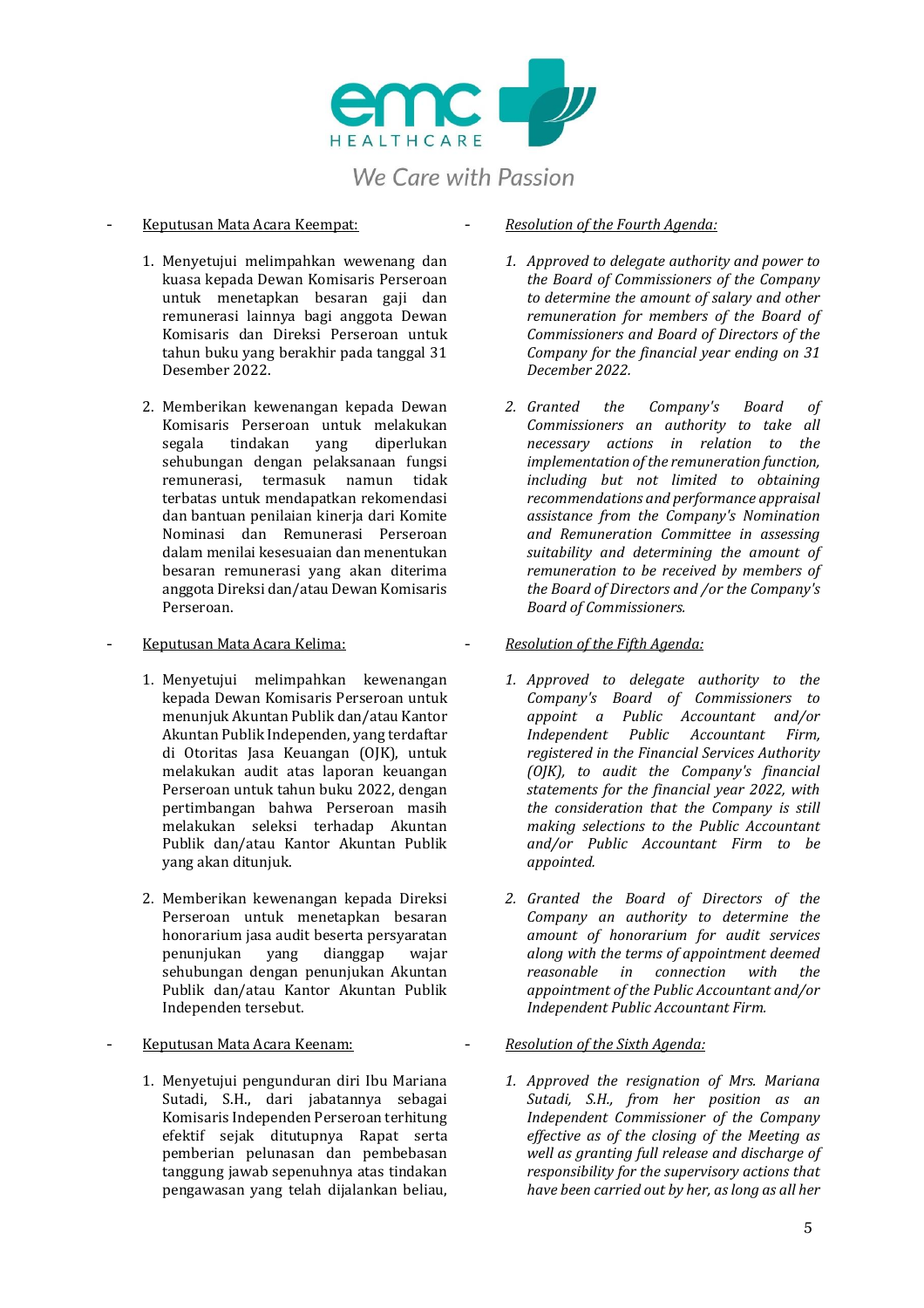

sepanjang segala tindakan kepengawasan beliau tercermin dalam Laporan Tahunan dan tercatat pada Laporan Keuangan Perseroan.

2. Dengan memperhatikan hal di atas, susunan anggota Dewan Komisaris serta susunan anggota Direksi Perseroan, terhitung sejak ditutupnya Rapat sampai dengan berakhirnya masa jabatan anggota Direksi dan Dewan Komisaris Perseroan pada penutupan Rapat Umum Pemegang Saham Tahunan pada tahun 2025, adalah sebagai berikut:

| Presiden<br>Komisaris<br>dan<br>Komisaris<br>Independen | : Robert Pakpahan |                                                | President<br>R<br>÷.<br>Commissioner<br>and<br>Independent<br>Commissioner |   |                |
|---------------------------------------------------------|-------------------|------------------------------------------------|----------------------------------------------------------------------------|---|----------------|
| Komisaris<br>Independen                                 | ÷                 | Unggung Cahyono<br>Independent<br>Commissioner |                                                                            |   | U              |
| <u>DIREKSI</u>                                          |                   |                                                | <b>BOARD OF DIRECTORS</b>                                                  |   |                |
| Presiden<br>Direktur                                    |                   | Jusup Halimi                                   | President<br>Director                                                      |   | Ju             |
| Wakil<br>Presiden<br>Direktur                           |                   | Juniwati Gunawan                               | Vice President<br>Director                                                 | ÷ | Ju             |
| Direktur                                                |                   | Meta Dewi Thedja                               | Director                                                                   |   | M              |
| Direktur                                                | ÷.                | Kusmiati                                       | Director                                                                   |   | К              |
| Direktur                                                |                   | drg. Nailufar, MARS                            | Director                                                                   |   | $\overline{d}$ |
| Direktur                                                | ÷.                | Armen Antonius Djan                            | Director                                                                   |   | $\overline{A}$ |

3. Memberikan kewenangan dan kuasa dengan hak substitusi kepada setiap anggota Direksi Perseroan untuk melakukan segala tindakan sehubungan dengan perubahan susunan anggota Dewan Komisaris Perseroan sebagaimana di atas, termasuk namun tidak terbatas untuk membuat atau meminta untuk dibuatkan serta menandatangani segala akta

*supervisory actions are reflected in the Annual Report and recorded on Company's Financial Statements.*

*2. With due regard to the abovementioned, the composition of the members of the Board of Commissioners and the composition of the Board of Directors of the Company, as of the closing of the Meeting until the end of the term of office of the members of the Board of Directors and the Board of Commissioners of the Company at the closing of the Annual General Meeting of Shareholders in 2025, are as follows:*

### DEWAN KOMISARIS *BOARD OF COMMISSIONERS*

| President<br>Commissioner<br>and<br>Independent<br>Commissioner | t. | Robert Pakpahan                   |
|-----------------------------------------------------------------|----|-----------------------------------|
| Independent<br>Commissioner                                     | ÷. | Unggung Cahyono                   |
| <i>BOARD OF DIRECTORS</i>                                       |    |                                   |
| President<br>Director                                           |    | : Iusup Halimi                    |
| Director                                                        |    | Vice President : Juniwati Gunawan |
| Director                                                        | t. | Meta Dewi Thedja                  |
| Director                                                        | ٠. | Kusmiati                          |
| Director                                                        | ÷. | drg. Nailufar, MARS               |
| Director                                                        | ÷. | Armen Antonius Djan               |

*3. Granted each member of the Company's Board of Directors the authority and power with substitution rights to take all actions related to changes in the composition of the Company's Board of Commissioners as above, including but not limited to making or requesting to be made and signing all deeds in connection with changes to the composition of the Board of Directors. the Commissioner and*